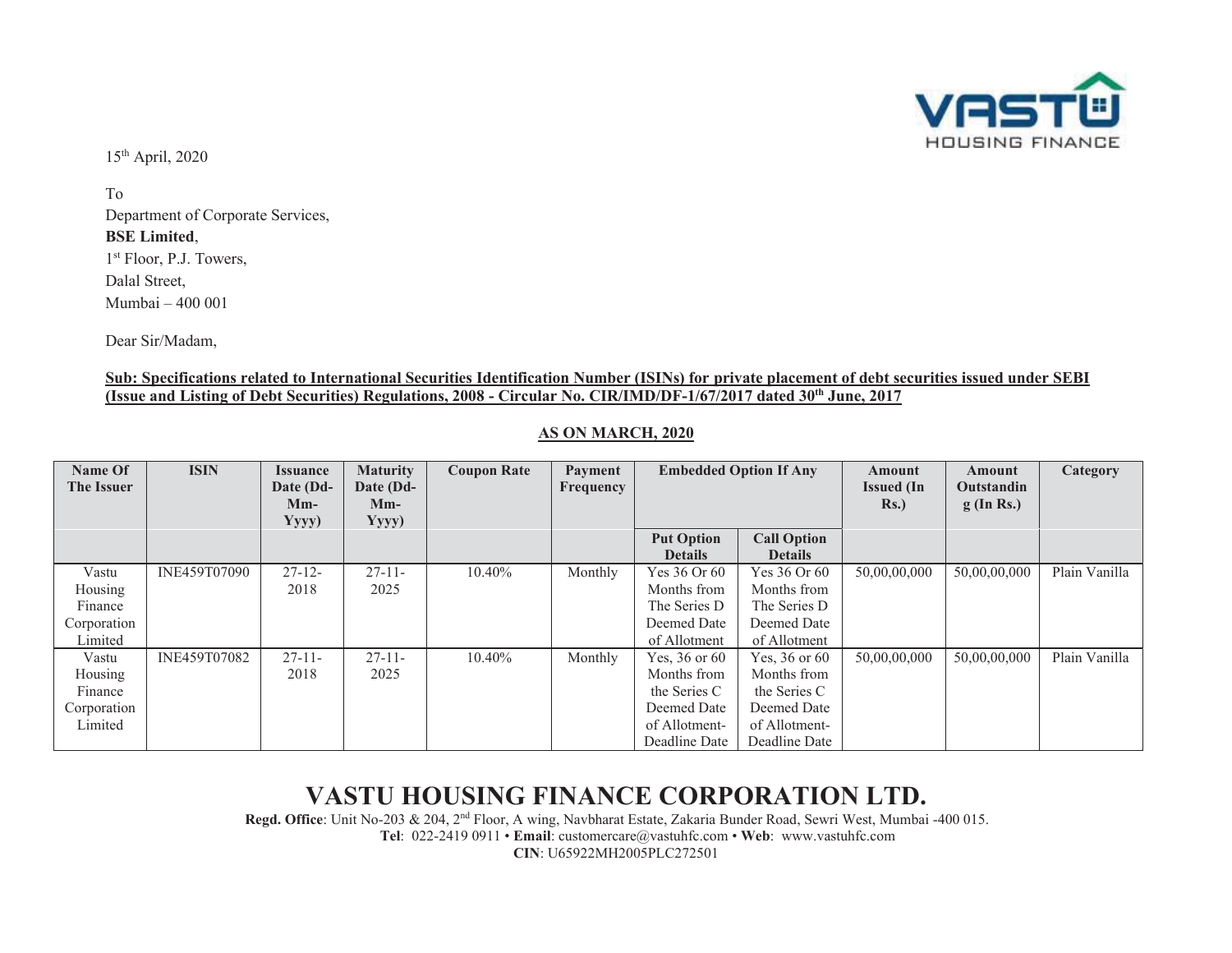

|             |                     |             |             |                  |         | $-27.11.21$ Or       | $-27.11.21$ Or       |              |              |               |
|-------------|---------------------|-------------|-------------|------------------|---------|----------------------|----------------------|--------------|--------------|---------------|
|             |                     |             |             |                  |         | 27.11.23             | 27.11.23             |              |              |               |
|             |                     |             |             |                  |         |                      |                      |              |              |               |
| Vastu       | INE459T07074        | $26-10-$    | $25 - 08 -$ | 6-Month MCLR     | Monthly | Yes, 12, 24,36       | Yes, 12, 24,36       | 50,00,00,000 | 50,00,00,000 | Plain Vanilla |
| Housing     |                     | 2018        | 2023        | of State Bank of |         | or 48 Months         | or 48 Months         |              |              |               |
| Finance     |                     |             |             | India            |         | from the             | from the             |              |              |               |
| Corporation |                     |             |             |                  |         | Deemed Date          | Deemed Date          |              |              |               |
| Limited     |                     |             |             |                  |         | of Allotment         | of Allotment         |              |              |               |
| Vastu       | INE459T07066        | $27 - 08 -$ | $25 - 08 -$ | 6-Month MCLR     | Monthly | Yes, 12, 24,36       | Yes, 12, 24,36       | 50,00,00,000 | 50,00,00,000 | Plain Vanilla |
| Housing     |                     | 2018        | 2023        | of State Bank of |         | or 48 Months         | or 48 Months         |              |              |               |
| Finance     |                     |             |             | India            |         | from the             | from the             |              |              |               |
| Corporation |                     |             |             |                  |         | Deemed Date          | Deemed Date          |              |              |               |
| Limited     |                     |             |             |                  |         | of Allotment         | of Allotment         |              |              |               |
| Vastu       | <b>INE459T07058</b> | $28-05-$    | $27-02-$    | 9.95%            | Monthly | Yes, 27/02/21        | Yes, 27/02/21        | 60,00,00,000 | 60,00,00,000 | Plain Vanilla |
| Housing     |                     | 2018        | 2025        |                  |         | (If Put Option       | (If Call Option      |              |              |               |
| Finance     |                     |             |             |                  |         | excercised at        | excercised at        |              |              |               |
| Corporation |                     |             |             |                  |         | the end of 36        | the end of 36        |              |              |               |
| Limited     |                     |             |             |                  |         | Months From          | <b>Months From</b>   |              |              |               |
|             |                     |             |             |                  |         | Deemed Date          | Deemed Date          |              |              |               |
|             |                     |             |             |                  |         | of Series A          | of Series A          |              |              |               |
|             |                     |             |             |                  |         | Allotment)           | Allotment)           |              |              |               |
|             |                     |             |             |                  |         | And 27/02/23         | And 27/02/23         |              |              |               |
|             |                     |             |             |                  |         | (If Put Option       | (If Call Option      |              |              |               |
|             |                     |             |             |                  |         | <b>Excercised At</b> | <b>Excercised</b> At |              |              |               |
|             |                     |             |             |                  |         | The End Of 60        | The End Of 60        |              |              |               |
|             |                     |             |             |                  |         | Months From          | Months From          |              |              |               |
|             |                     |             |             |                  |         | Deemed Date          | Deemed Date          |              |              |               |
|             |                     |             |             |                  |         | Of Series A          | Of Series A          |              |              |               |
|             |                     |             |             |                  |         | Allotment)           | Allotment)           |              |              |               |
| Vastu       | INE459T07041        | $27-04-$    | $27-02-$    | 9.95%            | Monthly | Yes, 27/02/21        | Yes, 27/02/21        | 40,00,00,000 | 40,00,00,000 | Plain Vanilla |
| Housing     |                     | 2018        | 2025        |                  |         | (If Put Option       | (If Call Option      |              |              |               |
| Finance     |                     |             |             |                  |         | <b>Excercised</b> At | Excercised At        |              |              |               |
| Corporation |                     |             |             |                  |         | The End Of 36        | The End Of 36        |              |              |               |
| Limited     |                     |             |             |                  |         | Months From          | Months From          |              |              |               |
|             |                     |             |             |                  |         | Deemed Date          | Deemed Date          |              |              |               |
|             |                     |             |             |                  |         | Of Series A          | Of Series A          |              |              |               |
|             |                     |             |             |                  |         | Allotment)           | Allotment)           |              |              |               |

## **VASTU HOUSING FINANCE CORPORATION LTD.**

**Regd. Office**: Unit No-203 & 204, 2nd Floor, A wing, Navbharat Estate, Zakaria Bunder Road, Sewri West, Mumbai -400 015.

**Tel**: 022-2419 0911 • **Email**: customercare@vastuhfc.com • **Web**: www.vastuhfc.com

**CIN**: U65922MH2005PLC272501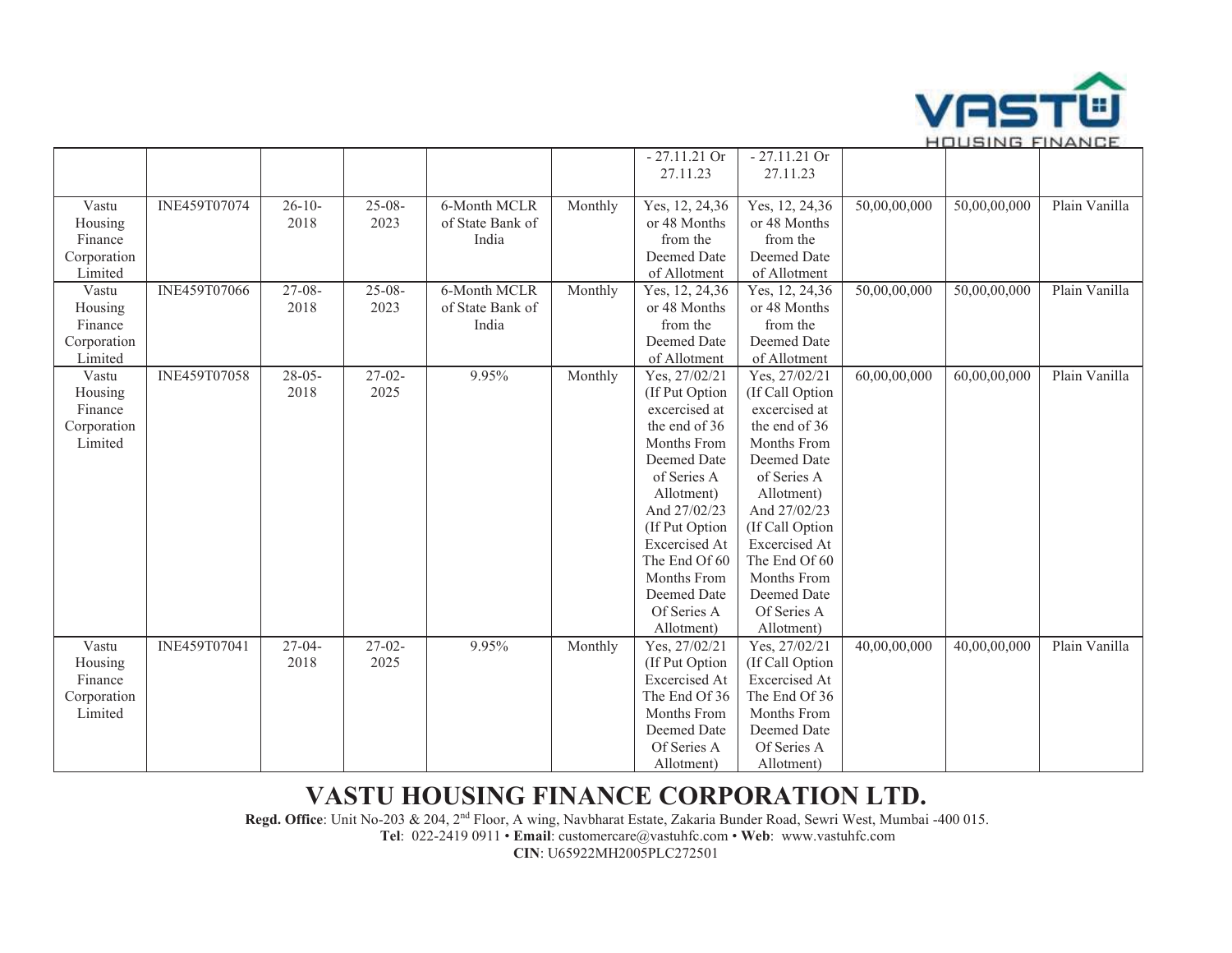

|             |              |             |          |       |         | And 27/02/23         | And 27/02/23    |              |              |               |
|-------------|--------------|-------------|----------|-------|---------|----------------------|-----------------|--------------|--------------|---------------|
|             |              |             |          |       |         | (If Put Option       | (If Call Option |              |              |               |
|             |              |             |          |       |         | Excercised At        | Excercised At   |              |              |               |
|             |              |             |          |       |         | The End Of 60        | The End Of 60   |              |              |               |
|             |              |             |          |       |         | Months From          | Months From     |              |              |               |
|             |              |             |          |       |         | Deemed Date          | Deemed Date     |              |              |               |
|             |              |             |          |       |         | Of Series A          | Of Series A     |              |              |               |
|             |              |             |          |       |         | Allotment)           | Allotment)      |              |              |               |
| Vastu       | INE459T07033 | $28 - 03 -$ | $27-02-$ | 9.95% | Monthly | Yes, 27/02/21        | Yes, 27/02/21   | 50,00,00,000 | 50,00,00,000 | Plain Vanilla |
| Housing     |              | 2018        | 2025     |       |         | (If Put Option       | (If Call Option |              |              |               |
| Finance     |              |             |          |       |         | Excercised At        | Excercised At   |              |              |               |
| Corporation |              |             |          |       |         | The End Of 36        | The End Of 36   |              |              |               |
| Limited     |              |             |          |       |         | Months From          | Months From     |              |              |               |
|             |              |             |          |       |         | Deemed Date          | Deemed Date     |              |              |               |
|             |              |             |          |       |         | Of Series A          | Of Series A     |              |              |               |
|             |              |             |          |       |         | Allotment)           | Allotment)      |              |              |               |
|             |              |             |          |       |         | And 27/02/23         | And 27/02/23    |              |              |               |
|             |              |             |          |       |         | (If Put Option       | (If Call Option |              |              |               |
|             |              |             |          |       |         | <b>Excercised At</b> | Excercised At   |              |              |               |
|             |              |             |          |       |         | The End Of 60        | The End Of 60   |              |              |               |
|             |              |             |          |       |         | Months From          | Months From     |              |              |               |
|             |              |             |          |       |         | Deemed Date          | Deemed Date     |              |              |               |
|             |              |             |          |       |         | Of Series A          | Of Series A     |              |              |               |
|             |              |             |          |       |         | Allotment)           | Allotment)      |              |              |               |
| Vastu       | INE459T07025 | $27 - 02 -$ | $27-02-$ | 9.95% | Monthly | Yes, 27/02/21        | Yes, 27/02/21   | 50,00,00,000 | 50,00,00,000 | Plain Vanilla |
| Housing     |              | 2018        | 2025     |       |         | (If Put Option       | (If Call Option |              |              |               |
| Finance     |              |             |          |       |         | Excercised At        | Excercised At   |              |              |               |
| Corporation |              |             |          |       |         | The End Of 36        | The End Of 36   |              |              |               |
| Limited     |              |             |          |       |         | Months From          | Months From     |              |              |               |
|             |              |             |          |       |         | Deemed Date          | Deemed Date     |              |              |               |
|             |              |             |          |       |         | Of Allotment)        | Of Allotment)   |              |              |               |
|             |              |             |          |       |         | And 27/02/23         | And 27/02/23    |              |              |               |
|             |              |             |          |       |         | (If Put Option       | (If Call Option |              |              |               |
|             |              |             |          |       |         | Excercised At        | Excercised At   |              |              |               |
|             |              |             |          |       |         | The End Of 60        | The End Of 60   |              |              |               |
|             |              |             |          |       |         | Months From          | Months From     |              |              |               |

# **VASTU HOUSING FINANCE CORPORATION LTD.**

**Regd. Office**: Unit No-203 & 204, 2nd Floor, A wing, Navbharat Estate, Zakaria Bunder Road, Sewri West, Mumbai -400 015. **Tel**: 022-2419 0911 • **Email**: customercare@vastuhfc.com • **Web**: www.vastuhfc.com

**CIN**: U65922MH2005PLC272501